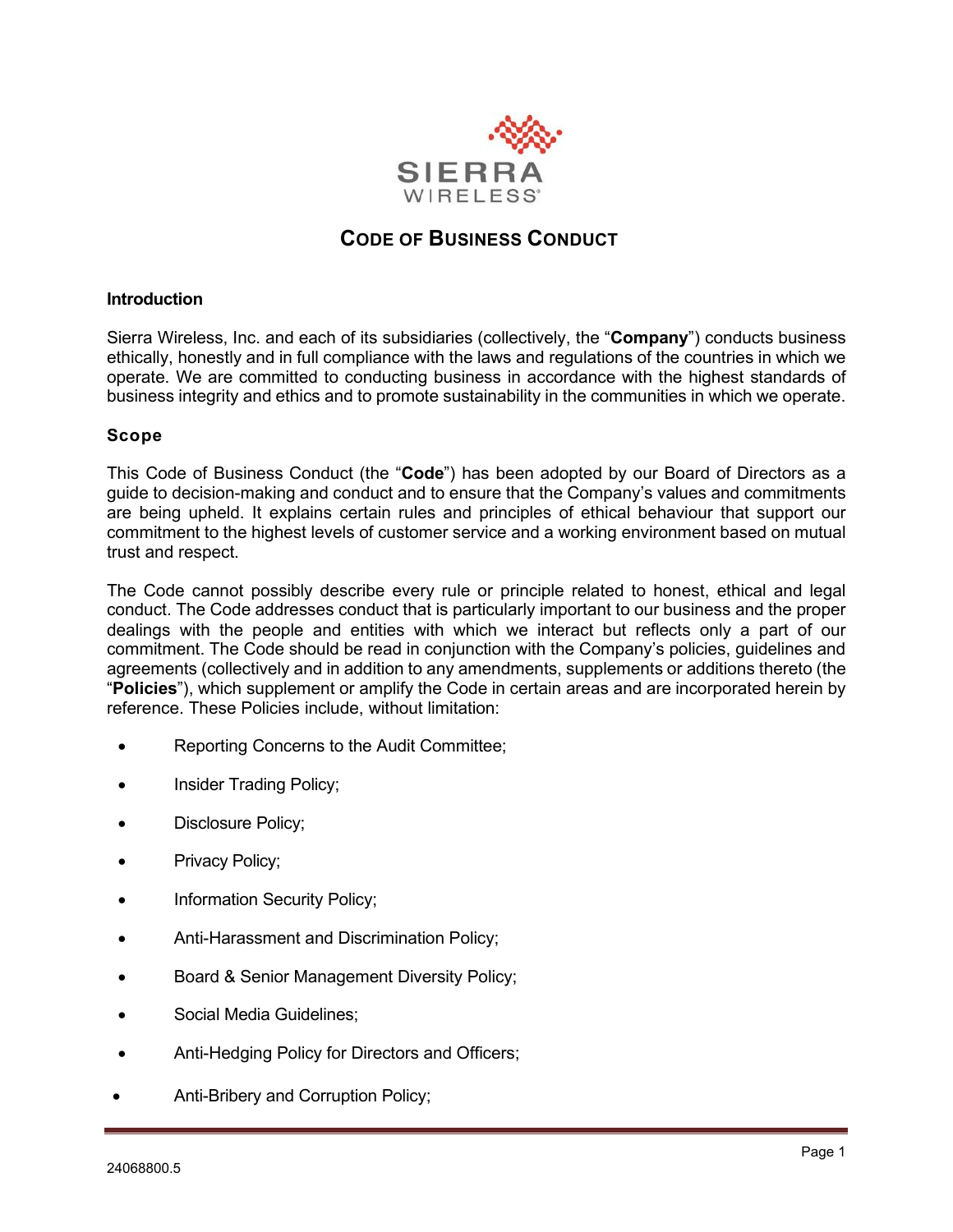- Travel and Entertainment Policy; and
- Conflict of Interest and Confidentiality Agreements, executed by each employee as a requirement of employment.

In case of a conflict between a provision of this Code and a provision of a local law or regulation, the Company will follow processes that seek ways to honor the provisions of this Code. Any waiver of a provision of the Code shall comply with the "Waivers" section of this Code.

# **Who is covered under the Code**

This Code applies to all employees, officers and members of the Board of Directors of the Company (each such person referred to in this Code as an "**Employee**"). Independent Contractors are also required to comply with, and are bound by, the provisions of this Code to the same extent as if they were "Employees".

In addition, our subcontractors and suppliers (each, a "**Contractor**") are expected to comply with the principles set forth in this Code and to adopt policy documents which implement such compliance.

It is the responsibility of each Employee:

- to become familiar with and conduct Company business in compliance with this Code (including the Policies);
- to understand and comply with the relevant laws and regulations that apply to their position and the Company's business;
- to seek to honour the principles of internationally recognized human rights and apply their highest personal ethical standards in making any decisions and in taking any action;
- to ask for guidance where there is no stated standard in the Code or when faced with a difficult or complex situation where an answer is not clear;
- to report any activity or situation which is inconsistent with, or in violation of the provisions of this Code (including the Policies). Unyielding personal integrity is the foundation of corporate integrity and Employees shall prevent harm to our name and reputation.

When faced with a difficult or complex situation or one where a standard is not stated in this Code (including the Policies), we should ask ourselves the following questions:

- If I do this, would it be consistent with the letter or intent of the Code (including the Policies)?
- If I do this, is it right? Does it comply with applicable laws and regulations? Does it impact human rights? Is it fair? Is it consistent with the Company's values?
- If I do this, does it benefit the Company/its business as a whole (as opposed to certain individuals or groups within/outside the Company)
- How would I feel if my action became public and was reported in the media?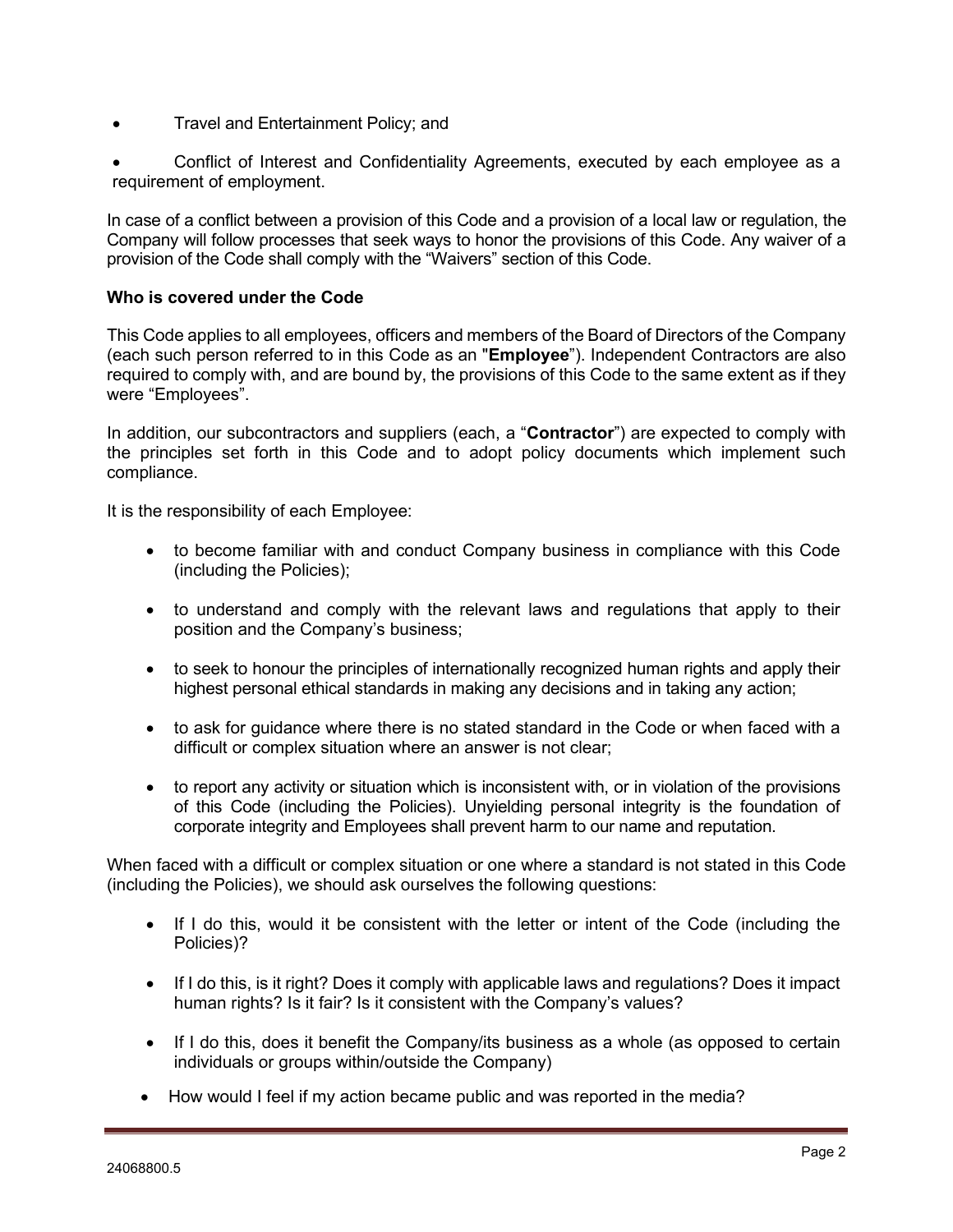• How would my colleagues or any executive officer at the Company view my action?

For guidance when in doubt about how to proceed, consult the "Where to Obtain Assistance" section of this Code.

### **Compliance**

To support the culture of ethical business conduct, at least once each calendar year all and Employees of the Company will be asked to review the Code and certify that they have been in compliance with the standards and objectives of the Code at all times during the year. Compliance with the Code includes compliance with all the Policies.

### **Respect for Human Rights**

Underpinning and fundamental to our business conduct and the provision of this Code (including the Policies) is our commitment to uphold and respect human rights and seek to ensure that we are not complicit in human rights abuses.

Our commitment to respect human rights is informed by international standards, including the UN Guiding Principles on Business and Human Rights, the ILO Declaration on Fundamental Principles and Rights at Work and the UN Universal Declaration of Human Rights.

Such commitment is also reflected in the Company's membership in the Responsible Business Alliance (RBA) and its adherence to the provisions of RBA's Code of Conduct, as amended from time to time, which also serves to guide the implementation of this Code (including the Policies).

Any potential, suspected or actual violations of human rights shall be reported, as set out in the section "Reporting" of this Code.

### **Business Practice**

### *Acting with Integrity*

Personal integrity, without compromise, is part of our corporate values and forms the foundation for our long-term success. It is everyone's responsibility to maintain the highest standards of integrity when conducting the Company's business and dealing with our Contractors, customers, competitors, shareholders and each other. We strive to outperform our competition fairly and honestly. Advantages over our competitors are to be obtained through superior performance of our products and services, not through unethical or illegal business practices.

### *Complying with the Law*

We must all comply with the letter and the spirit of all laws and regulations applicable to our business including, without limitation, laws and regulations applicable to our securities (shares, options and the like) and trading in such securities (in this regard, see our Insider Trading Policy and our Disclosure Policy).

We are also subject to laws and regulations dealing with corruption, bribery and dealings with foreign officials and government agencies including, without limitation, Canada's *Corruption of Foreign Public Officials Act* and *Criminal Code, the U.K Anti-Bribery Act; EU Anti-Corruption legislation* and the U.S*. Foreign Corrupt Practices Act* (collectively, the "**Anti-Corruption Laws**"). Further guidance on this topic can be found in the Company's Anti-Bribery and Corruption Policy. If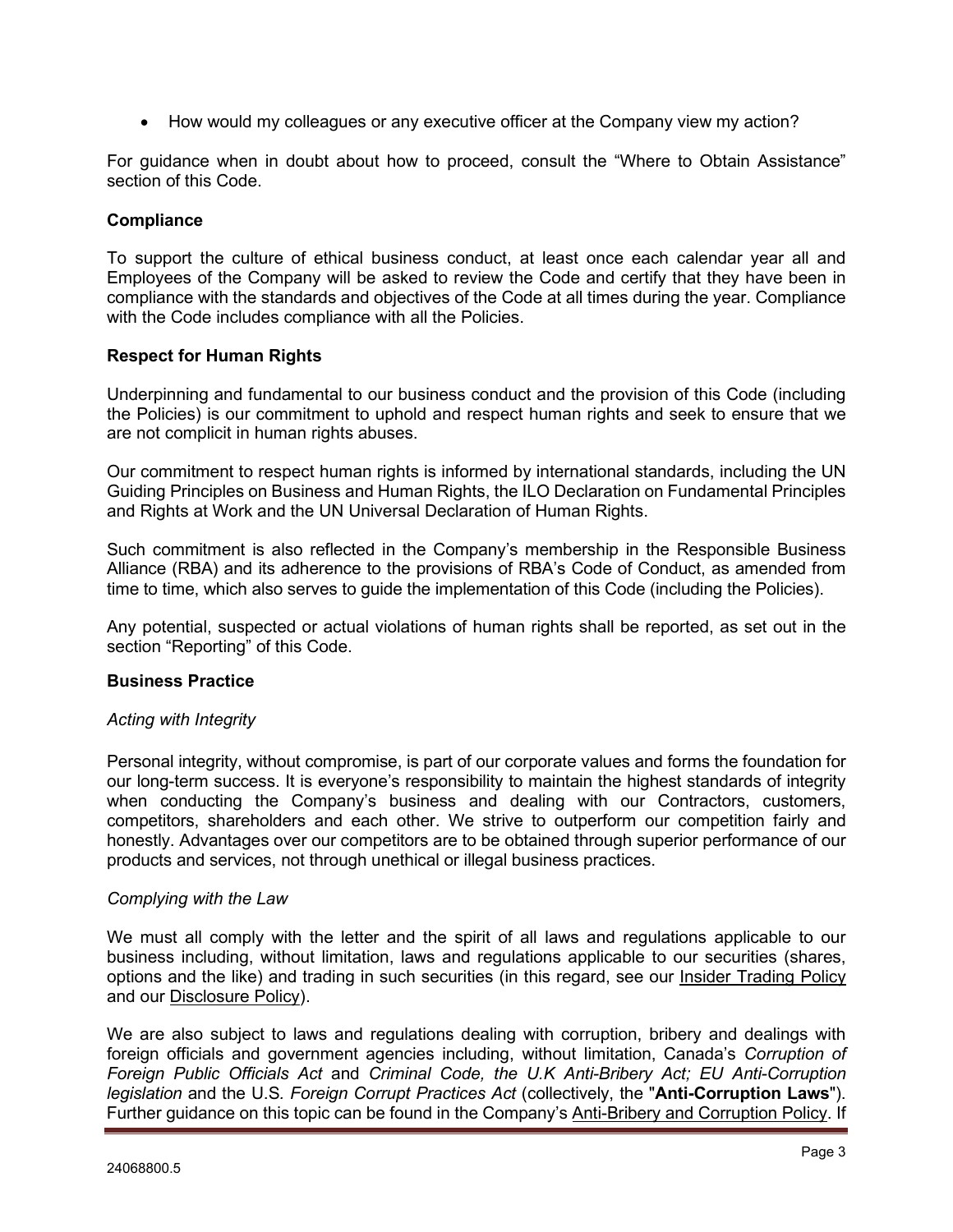you have a question as to whether an activity is restricted or prohibited, consult the procedures in the "Where to Obtain Assistance" section of this Code.

# *Treating All People Equally and with Respect*

We are committed to a workplace that values the diversity of employees, is free of any type of discrimination and harassment and is an environment in which all employees can work safely.

We will treat all people equally and with respect regardless of race, color, culture, ethnicity, national origin, gender, gender identity and expression, sexual orientation, age, religion, political conviction, union membership, covered veteran status, social background, marital or family status, health condition, pregnancy, physical or mental disability, protected genetic information or any other characteristic protected by law. In addition, we respect the employment rights of employees, such as:

- freedom of choice,
- prohibition of indentured servitude,
- prohibition of unreasonable restriction on the movement of employees or access to basic liberties,
- prohibition of the use of child labour,
- fair remuneration in accordance with applicable minimum wages,
- compliance with the maximum number of working hours as set out in applicable laws and regulations,
- recognition of the right of free association of employees and the rights of workers to freely join labour unions, seek representation and join workers' councils in accordance with local laws, and
- the right to have a workplace that is healthy and safe.

For further guidance please consult the Company's Anti-Harassment and Discrimination Policy and its Board & Senior Management Diversity Policy.

### *Obligations to the Company*

We must all comply with, abide by and uphold all documented Policies of the Company. Our primary duty as an Employee is to protect and promote the best interests of the Company. When acting on behalf of the Company, we must act only in its best interests in keeping with the principles outlined in this Code and only within the limits of the authority given to us. Relationships of any nature with prospective or existing Contractors, customers, competitors or regulators must not affect our independent and sound judgement on behalf of the Company.

# **Avoiding Conflicts of Interest**

A "conflict of interest" occurs when your private interest interferes in any way with the interests of the Company. A conflict situation can arise when you take actions or have interests that make it difficult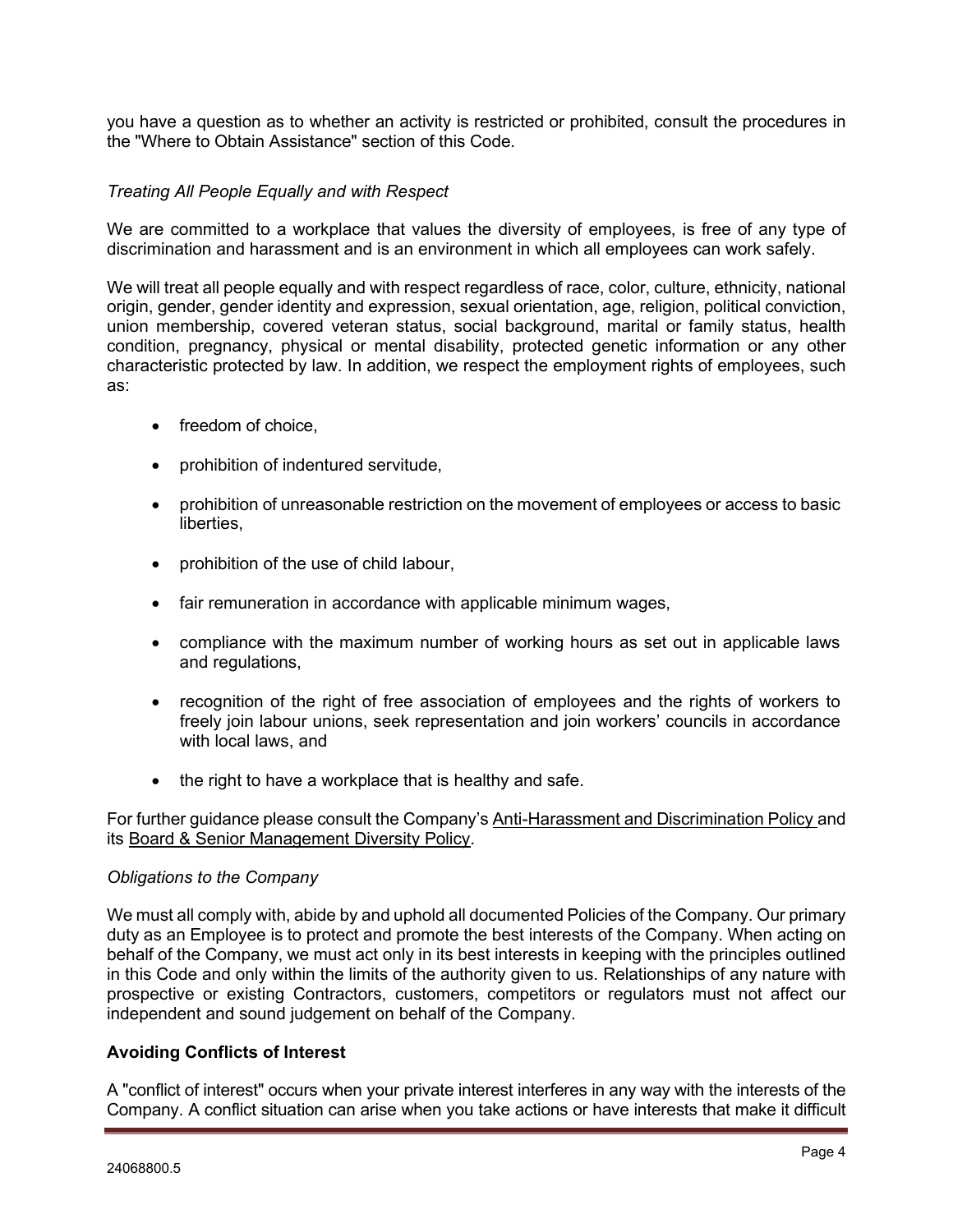for you to perform your work for the Company objectively and effectively. It is also a conflict of interest if outside activities affect your judgment to act in the best interests of the Company, our Contractors, customers and shareholders. Conflicts of interest damage the trust between you, the public and the Company. Moreover, even the appearance of a conflict of interest may be harmful to the Company. We must all be vigilant in this regard, and all interactions, relationships or situations that would reasonably give rise to the appearance of a conflict should be avoided. If a conflict of interest or a potential conflict arises, report it immediately to your direct supervisor or by consulting the "Reporting" section of this Code. If you need advice, consult the procedures in the "Where to Obtain Assistance" section of this Code.

The following are some of the most common areas of potential conflict, but other areas of potential conflict may arise.

### *Use of Position*

We should not take advantage of our position to obtain, or provide, personal benefits or personal gain for ourselves, family members, business associates or friends. Benefits will be deemed to be inappropriate if it could be perceived that they were obtained or provided through favouritism or conflict of interest. For example, it is a conflict of interest to be in a supervisory relationship at work with a close family member or a person with whom you have a close personal relationship outside of work if you make decisions regarding the person's job performance, compensation, promotion or demotion.

### *Offering or Accepting Gifts and Benefits*

Soliciting, accepting or giving gifts, gratuities, favours or benefits from or to existing or potential Contractors, customers and other persons interested in our business may compromise or appear to compromise our ability to conduct our business with the highest standards of integrity. Subject to the remainder of this section, do not accept or give cash or gifts that seek to be given to influence a decision/action or are contrary to applicable laws and regulations or are more than modest in value. For example, it is not acceptable to accept travel related benefits such as airfare and/or accommodation that are not directly related to furthering the Company's business goals.

Employees should consider the circumstances, timing and nature of the business gift or benefit when deciding whether it is appropriate. When in doubt, seek the opinion of your supervisor or refer to the Where to Obtain Assistance section of this policy. By way of example, in appropriate circumstances you may do the following:

- participate in or sponsor events/activities with existing or potential customers and Contractors where the purpose is to strengthen business relationships, subject to the Company's Travel & Entertainment Expenses Policy. Be sensitive to a customer or Contractor's code of conduct in this regard;
- accept business entertainment in the form of meals, so long as they are infrequent, reasonable in amount and done on a reciprocal basis; or
- accept or offer nominal value mementos that are customary or business related.

These rules do not change during traditional gift giving seasons.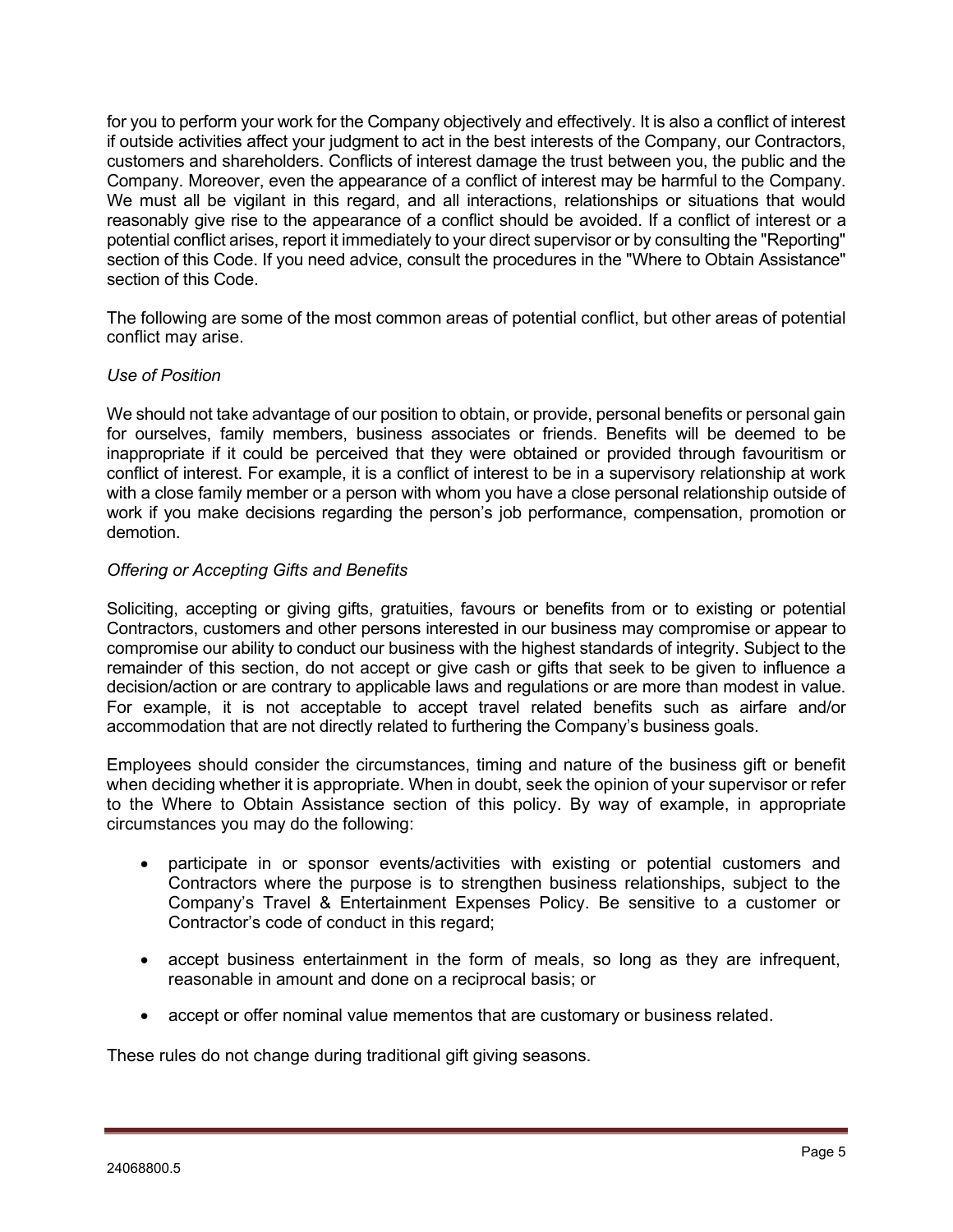Providing gifts, travel, hospitality, or entertainment to government officials and employees, or employees of state-owned or state-controlled companies, to obtain an improper advantage for the Company can violate the Anti-Corruption Laws. As a result, Company Employees are prohibited from providing gifts, travel, hospitality, or entertainment to government officials or employees, or employees of state-owned or state-controlled companies, without express pre-approval, as set out in the Anti-Bribery and Corruption Policy. Employees of the Company must consult the Anti-Bribery and Corruption Policy and comply with its pre-approval requirements before providing any gifts, travel, hospitality, or entertainment to government officials and employees, or employees of stateowned or state-controlled companies.

### *Relationships with Others*

We should not place ourselves in situations where we are, or appear to be, under the obligation or influence of anyone who is or may be doing business with the Company including our customers, Contractors, competitors or family members and others with whom we have close personal relationships.

### *Business Relationship with the Company*

We should not, directly or indirectly, provide products or services to the Company or enter into any business contract with the Company outside of our relationship as Employees of the Company. Some exceptions may be acceptable but must first be documented as to the full extent of our interest and must receive prior written approval by an executive officer of the Company.

### *Other Employment and Business*

Contractors who also are self-employed, work for another employer, or are involved in other businesses must ensure these activities do not interfere with their Company job duties or conflict with the interests of the Company.

### *Corporate Opportunities*

Employees may not take personal advantage of opportunities that are presented or discovered as a result of the Employee's position with the Company or through use of the Company's property or information. Opportunities that are developed privately by Employees may be in conflict if they are related to our existing or proposed lines of business.

# **Conflicts of Interest – Directors and Officers**

As a further protection to minimize the risk of conflicts of interest, and as required by applicable law, all directors and officers of the Company must disclose to the Company, in writing, the nature and extent of any interest that he or she has in a material contract or material transaction, whether made or proposed to be made with the Company, if the director or officer: (i) is a party to the contract or transaction; (ii) is a director or officer of a party to the contract or transaction; or (iii) has a material interest in a party to the contract or transaction. The required time for disclosure is prescribed by law and each director and officer of the Company will ensure appropriate and timely disclosure.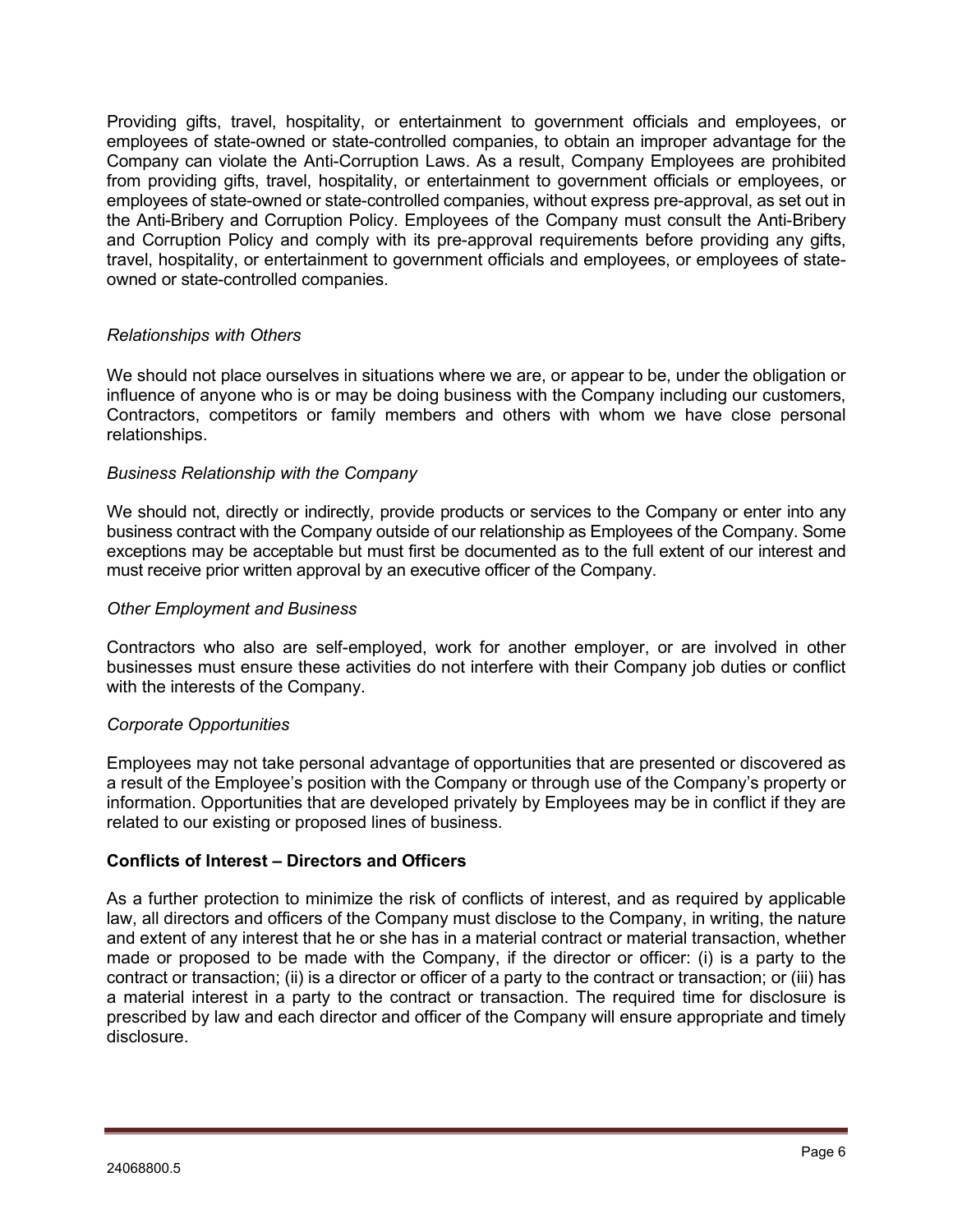# **Respecting Company Property**

### *Use of Company Property*

The property of the Company, including our premises, equipment, materials, software intellectual property, branding materials and data is to be used only for legitimate Company business purposes. We should exercise all reasonable care to protect the Company's property against loss or damage. Subject to laws or regulations affecting an employee's rights, Employees should be mindful of the fact that the Company retains the right to access, review, monitor and disclose any information transmitted, received or stored using our electronic equipment, with or without an Employee's or third party's knowledge, consent or approval.

### *Misuse of Computer Equipment*

You may not, while acting on behalf of the Company or while using our computing or communications equipment or facilities either:

- access the internal computer system (also known as "hacking") or other resource of another entity without express written authorization from the entity responsible for operating that resource; or
- commit any unlawful or illegal act, including harassment, libel, fraud, sending of unsolicited bulk e-mail (also known as "SPAM") in violation of applicable law, trafficking in contraband of any kind, or espionage.

For further guidance please consult the Company's IT Security Policy.

### **Property Rights of Others**

We must protect and honour the ownership rights of others in their products, software and information, keeping such information confidential and using such products, software and information only for authorized purposes.

### **Confidentiality**

It is our policy that the business affairs of the Company are confidential and should not be discussed with anyone outside the organization except for information that has already been made available to the public. As a condition of employment or contract work with the Company all employees must sign a written agreement confirming this obligation. In addition, acting in good faith and in accordance of their fiduciary duties, our directors also sign a written agreement confirming this obligation.

### **Community Involvement**

Employees are encouraged to be involved in the community, as long as the activities do not conflict with the best interests of the Company and as long as our job responsibilities receive our full business attention and commitment.

### **Political Contributions**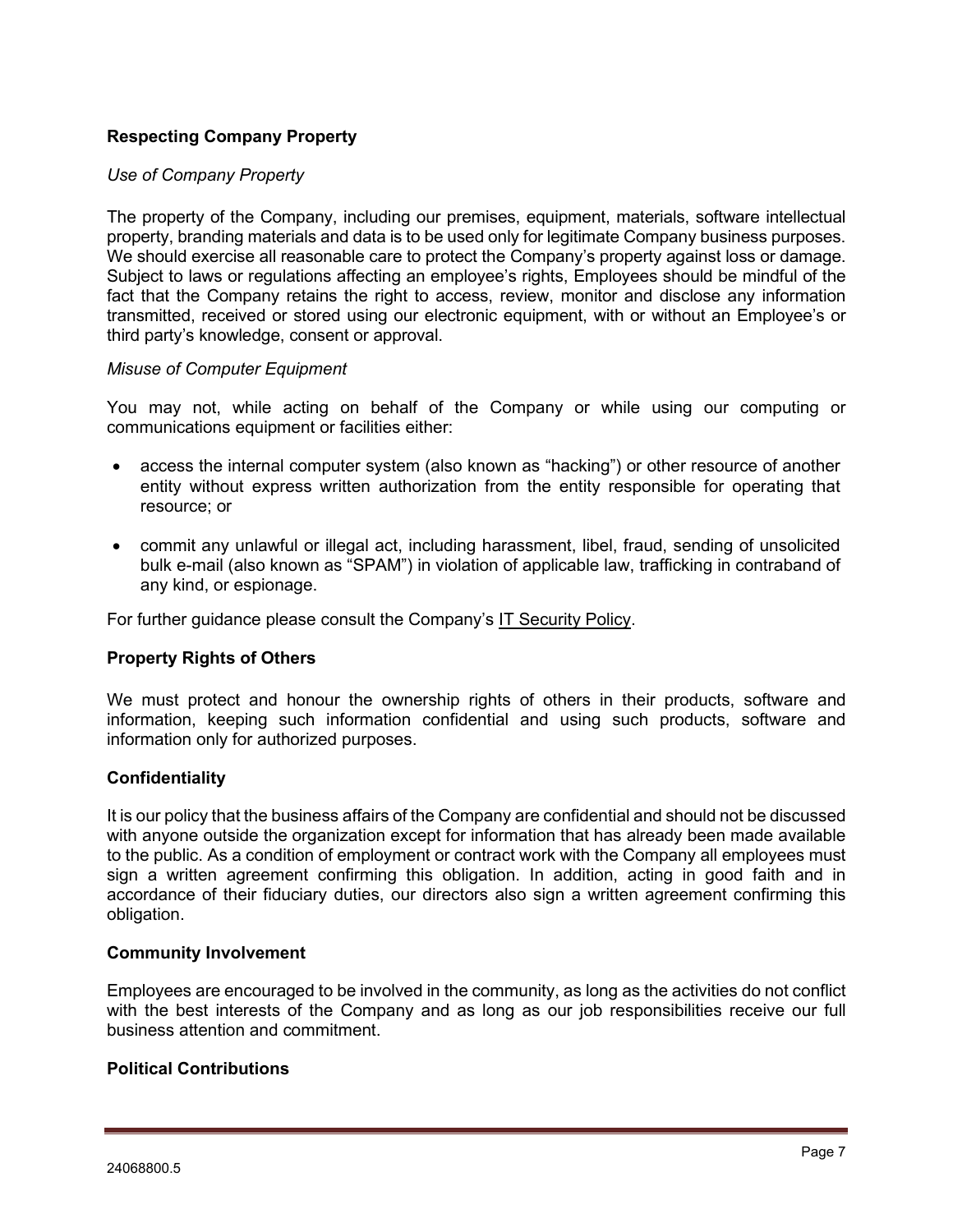Employees are free to support political organizations and causes of their choice so long as they make it clear that their views and actions are not those of the Company. No Employee may make any political contribution for the Company or use the name, funds, property, equipment or services of the Company for the support of political parties, initiatives, committees or candidates, without the prior approval of the Chief Executive Officer.

### **Media/Public Discussions**

It is our policy to disclose material information concerning the Company to the public only through specific limited channels to avoid inappropriate publicity and to ensure that all those with an interest in the Company will have equal access to material information. Refer to the Company's Disclosure Policy and Social Media Guidelines for further guidance on these matters.

# **Accuracy of Records and Reports**

We require honest and accurate recording and reporting to ensure that the Company's legal, financial and management obligations are met. Therefore, never misstate facts, omit critical information, or modify records or reports in any way that will mislead others and never assist others in doing so.

Employees are prohibited from directly or indirectly taking any action to fraudulently influence, coerce, manipulate or mislead the external or internal auditors for the Company.

### **Where to Obtain Assistance**

Since we cannot anticipate every situation that will arise, it is important that we have a way to approach questions and concerns. If you are unsure of what to do in any situation, seek guidance before you act. Speak to your manager, your local Human Resources representative, the legal Department or the Risk Management Department if you have doubts, questions or concerns about a particular situation or business practice or have questions about potential conflicts of interest.

The Business Conduct Helpline is available at all times to all Employees worldwide to help answer your questions on business conduct issues, policies, regulations and compliance with legal requirements. It also provides an avenue for you to advise the appropriate people at the Company of situations that may require investigation or management attention. Your identity and issues will be kept completely confidential and will only be shared with those who have a need to know. If you are more comfortable doing so, you may contact the Business Conduct Helpline anonymously. Please note that if your information involves accounting practices, internal control or audit matters, local laws and regulations may require that the information is shared with the Audit Committee of the Board of Directors.

The Business Conduct Helpline, which offers toll-free telephone and web access, is available through the following link: [sierrawireless.ethicspoint.com](http://www.sierrawireless.ethicspoint.com/)

Due to legal restrictions, anonymous reporting and use of the Business Conduct Helpline is not encouraged in certain countries (for example, in France, employees are encouraged to report matters relating to accounting, internal control or auditing to the local Compliance Committee).

# **Reporting**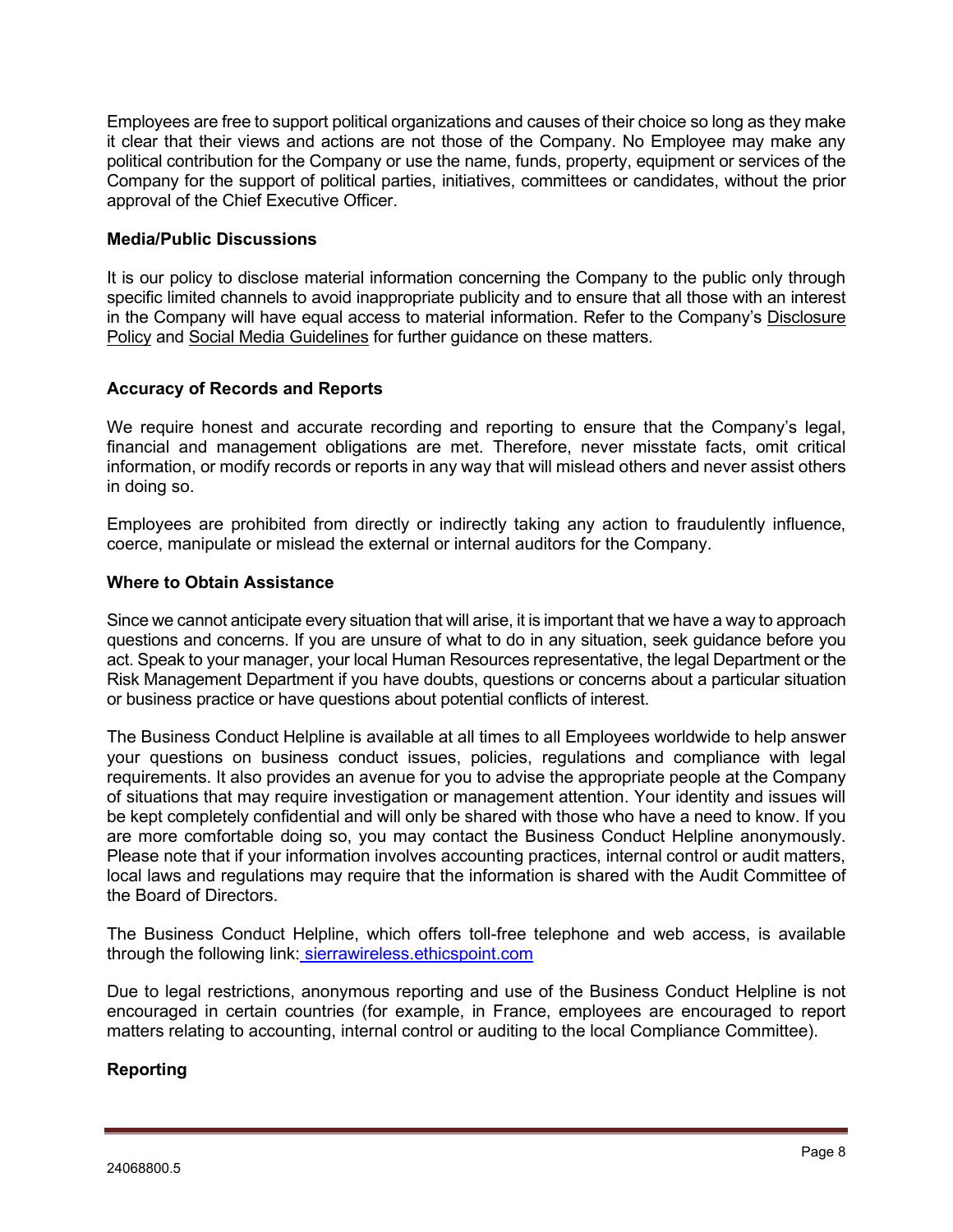Taking action to prevent problems is part of the Company's culture; complacency is not part of our culture. It is in our best interests to address problems early and take corrective action, where appropriate. Without limitation, we require our Employees to report any problematic situation including any:

- suspected or potential unethical, fraudulent or illegal conduct involving the Company or its Employees;
- violation or potential violation of any provisions of this Code (including the provisions of any Policies);
- instruction given by a manager to depart from a Company policy that the Employee believes may be a contravention of a Policy or this Code;
- contravention of any law or regulation applicable to the Company's business or Employees or of any human rights; or
- concerns with respect to accounting practices, internal accounting controls, or audit matters in accordance with the Company's Procedures for Reporting Concerns to the Audit Committee.

If you know about a possible violation you are required to notify your manager or other appropriate management representative. This is the preferred way of directly addressing any concern, however, there may be certain cases where it is more appropriate (for example, if your manager is involved in the violation) to notify a member of the Board of Directors, a member of the Executive team, Human Resources, Legal or Risk Management. Reports may be made directly to one of these team members or using the Business Conduct Helpline which offers the alternatives of making a written report through the EthicsPoint website or a verbal report through an EthicsPoint contact center in the language of your choice. Subject to certain limitations, the EthicsPoint service also offers the option of providing your report anonymously. Additional information about accessing the Business Conduct HelpLine can be found on the Company's Intranet site on the Policy homepage.

Retaliation against any Employee who honestly and in good faith reports a concern about unethical, fraudulent or illegal conduct will not be tolerated.

# **Compliance monitoring**

The Board of Directors of the Company is responsible for monitoring compliance with this Code. In compliance with applicable laws and regulations, we have established procedures for the receipt, retention and treatment of Employee concerns regarding accounting practices, internal controls and auditing matters, as set out in the procedure for Reporting Concerns to the Audit Committee. This procedure also provides for the confidential, anonymous submission of concerns.

# **Updates and Amendments**

The Board of Directors, with the recommendation of the Governance and Nominating Committee, has the authority to approve this policy and any updates and amendments.

# **Violations**